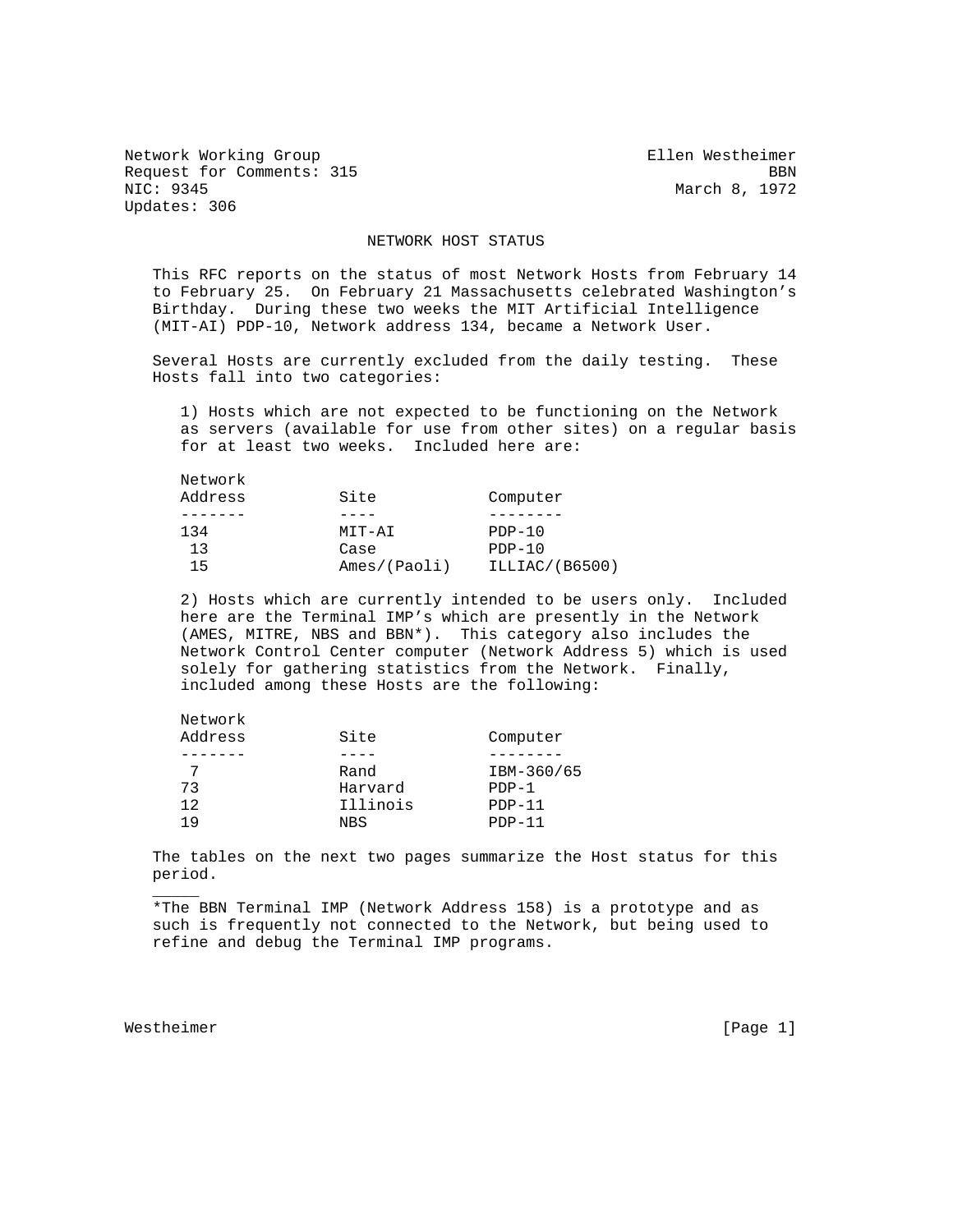| <b>SITE</b><br>ADDRESS<br>$- - - - -$ | SITE          | COMPUTER                 | STATUS OR PREDICTION            | "STATUS OR<br>PREDICTIONS"<br>OBTAINED FROM<br>--------- |
|---------------------------------------|---------------|--------------------------|---------------------------------|----------------------------------------------------------|
| 1                                     | UCLA          | SIGMA-7                  | Server #Limited                 | Jon Postel                                               |
| 65                                    | UCLA          | IBM-360/91               | NETRJS now<br>(Telnet in April) | Bob Braden                                               |
| 2                                     | SRI(NIC)      | $PDP-10$                 | Server                          | John Melvin                                              |
| 66                                    | SRI(AI)       | $PDP-10$                 | "Soon"                          | Len Chaiten                                              |
| 3                                     | <b>UCSB</b>   | IBM-360/75               | Server                          | Jim White                                                |
| $\overline{4}$                        | <b>UTAH</b>   | $PDP-10$                 | Server                          | Barry Wessler                                            |
| $*5$                                  | BBN (NCC)     | $DDP-516$                | Never                           | Alex McKenzie                                            |
| 69                                    | BBN (TENEX-A) | $PDP-10$                 | Server                          | Dan Murphy                                               |
| $*133$                                | BBN (TENEX-B) | $PDP-10$                 | Server(Exper.)                  | Dan Murphy                                               |
| 6                                     | MIT(Multics)  | $H - 645$                | Server                          | Mike Padlipsky                                           |
| 70                                    | MIT(DM)       | $PDP-10$                 | Server                          | Bob Bressler                                             |
| $*134$                                | MIT(AI)       | $PDP-10$                 | User Now                        | Jeff Rubin                                               |
| $*7$                                  | <b>RAND</b>   | IBM-360/65               | User only                       | Eric Harslem                                             |
| 71                                    | <b>RAND</b>   | $PDP-10$                 | Server                          | Eric Harslem                                             |
| $*8$                                  | <b>SDC</b>    | IBM-370/15               | Server                          | Bob Long                                                 |
| 9                                     | HARVARD       | $PDP-10$                 | Server                          | Bob Sundberg                                             |
| $*73$                                 | HARVARD       | $PDP-1$                  | User Only                       | Bob Sundberg                                             |
| 10                                    | LINCOLN       | IBM-360/67               | "Soon"                          | Joel Winett                                              |
| 74                                    | LINCOLN       | $TX-2$                   | Server                          | Will Kantrowitz                                          |
| 11                                    | STANFORD      | $PDP-10$                 | "Soon"                          | Andy Moorer                                              |
| $*12$                                 | ILLINOIS      | $PDP-11$                 | User Only                       | John Cravits                                             |
| $*13$                                 | CASE          | $PDP-10$                 | June                            | Charles Rose                                             |
| 14                                    | CANERGIE      | $PDP-10$                 | "Soon"                          | Hal VanZoeren                                            |
| $*15$                                 | AMES/(PAOLI)  | <b>ILLIAC</b><br>(B6500) | September                       | John McConnell                                           |
| 16                                    | AMES          | IBM-360/67               | "Soon"                          | Wayne Hathaway                                           |
| $*144$                                | <b>AMES</b>   | TIP                      | User Only                       |                                                          |
| $*145$                                | MITRE         | TIP                      | User Only                       |                                                          |
| $*19$                                 | <b>NBS</b>    | $PDP-11$                 | User Only                       | Robert Rosenthal                                         |
| $*147$                                | NBS           | TIP                      | User Only                       |                                                          |
| *158                                  | <b>BBN</b>    | TIP<br>(Prototype)       | User Only                       |                                                          |
|                                       |               |                          |                                 |                                                          |

\*Host not included in daily testing.

 #The NMC is a research site and would like to have prior arrangement with each user.

Westheimer [Page 2]

 $\mathcal{L}=\frac{1}{2}$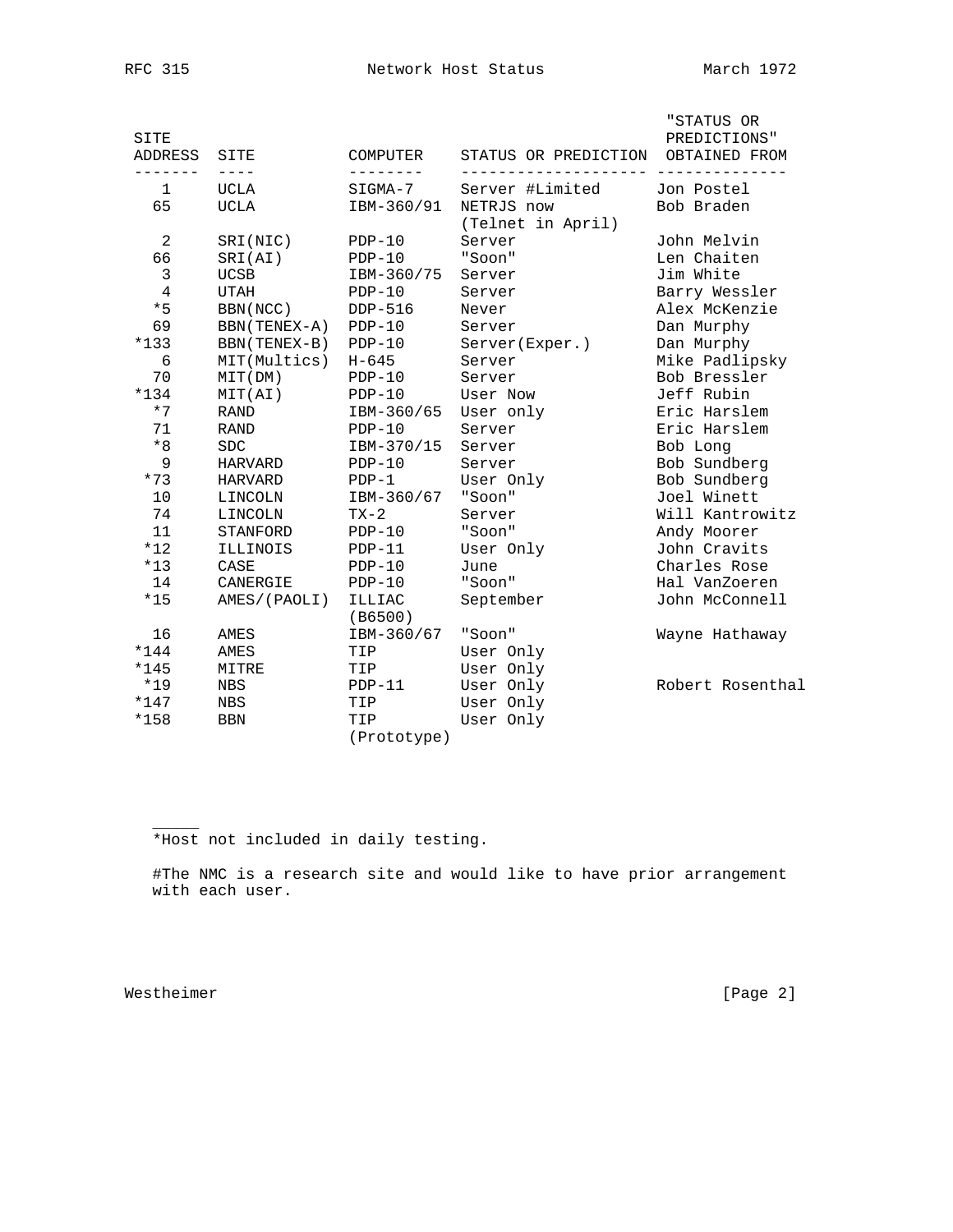| э.<br>. . | × |
|-----------|---|
|-----------|---|

| SITE |                   |          |          |               |          |           |          |          |          |          |
|------|-------------------|----------|----------|---------------|----------|-----------|----------|----------|----------|----------|
| NO.  | SITE              |          |          | DATE AND TIME |          | (EASTERN) |          |          |          |          |
|      |                   |          |          |               |          |           |          |          |          |          |
|      |                   | 2/14     | 2/15     | 2/16          | 2/17     | 2/18      | 2/22     | 2/23     | 2/24     | 2/25     |
|      |                   | 1830     | 1030     | 1730          | 1600     | 1200      | 1030     | 1500     | 1100     | 1500     |
| 1    | UCLA-NMC          | $\Omega$ | $\Omega$ | $\Omega$      | $\Omega$ | $\Omega$  | $\Omega$ | D        | #D       | $\Omega$ |
| 65   | UCLA-CCN          | ∩        | D        | $\Omega$      | $\Omega$ | D         | D        | ∩        | ∩        | $\Omega$ |
| 2    | SRI-ARC           | $\Omega$ | $\Omega$ | $\Omega$      | $\Omega$ | D         | $\Omega$ | $\Omega$ | $\Omega$ | $\Omega$ |
| 66   | SRI-AI            | D        | D        | D             | D        | D         | D        | D        | D        | D        |
| 3    | UCSB-MOD75        | D        | #D       | O             | O        | $\Omega$  | #D       | $\Omega$ | O        | O        |
| 4    | UTAH-10           | $\Omega$ | D        | O             | O        | $\Omega$  | D        | $\Omega$ | $\Omega$ | O        |
| 69   | BBN-TENEX         | ∩        | $\Omega$ | $\Omega$      | $\Omega$ | т         | Ͳ        | $\Omega$ | $\Omega$ | $\Omega$ |
| 133  | <b>BBN-TENEXB</b> | #D       | #D       | #D            | #D       | #D        | #D       | #D       | #D       | #D       |
| 6    | MIT-Multic        | $\Omega$ | O        | T             | т        | O         | D        | D        | D        | D        |
| 70   | MIT-DMCG          | O        | $\Omega$ | $\Omega$      | D        | T         | $\Omega$ | Η        | O        | D        |
| 71   | RAND-CSG          | T        | T        | $\Omega$      | T        | $\Omega$  | Η        | D        | $\Omega$ | $\Omega$ |
| 8    | SDC-ADEPT         | #D       | #D       | Η             | #D       | #D        | #D       | #D       | #D       | #D       |
| 9    | HARVARD-10        | #D       | D        | #D            | $\Omega$ | $\Omega$  | D        | #D       | #D       | #D       |
| 10   | $L.L.-67$         | Η        | D        | Η             | Н        | Η         | Η        | Η        | Н        | Η        |
| 74   | $L.L.-TX-2$       | $\#T$    | $\Omega$ | #D            | $\Omega$ | $\Omega$  | O        | #D       | O        | $\Omega$ |
| 11   | SU-AI             | Ð        | D        | D             | D        | D         | D        | D        | D        | D        |
| 14   | $CMU-10$          | D        | D        | Н             | D        | Н         | Η        | Η        | D        | D        |
| 16   | $AMES-67$         | D        | D        | D             | D        | D         | D        | D        | D        | D        |
|      |                   |          |          |               |          |           |          |          |          |          |

where

- D = Dead (Destination Host either dead or inaccessible [due to network partitioning or local IMP failure] from the BBN Terminal IMP.)
- H = 1/2 Open (Destination Host opened a connection but then either immediately closed it, or did not respond any further.)
- O = Open (Destination Host opened a connection and was accessible to users.)
- R = Refused (Destination Host returned a CLS to the initial RFC.)
- T = Timed out (Destination Host did not complete the ICP and open a connection within 60 seconds.)

Westheimer [Page 3]

 $\mathcal{L}=\frac{1}{2}$ 

 <sup>\*</sup>The only service currently offered by the UCLA IBM-360/91 is a Network Job Service (NETRJS), however, the BBN Terminal IMP is not equipped to test NETRJS. We are assuming that initial connection to the NETRJS logger indicates that NETRJS is also functioning.